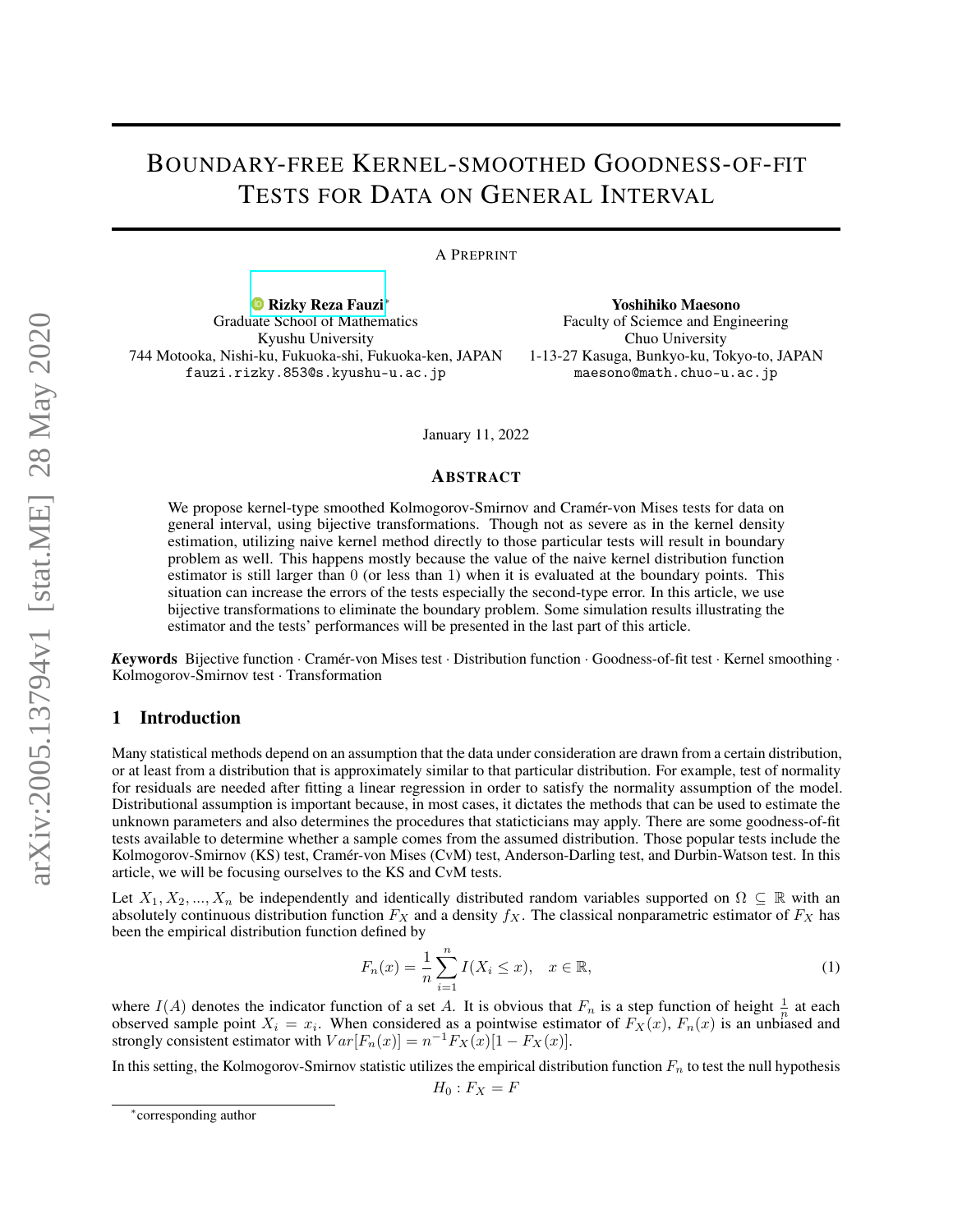againsts the alternative hypothesis

$$
H_1: F_X \neq F,
$$

where  $F$  is the assumed distribution function. The test statistic is defined as

$$
KS_n = \sup_{x \in \mathbb{R}} |F_n(x) - F(x)|. \tag{2}
$$

If under a significance level  $\alpha$  the value of  $KS_n$  is larger than a certain value from Kolmogorov distribution table, we will reject  $H_0$ . Likewise, under the same circumstance, the statistic of the Cramér-von Mises test is defined as

$$
CvM_n = n \int_{-\infty}^{\infty} [F_n(x) - F(x)]^2 dF(x), \qquad (3)
$$

and we reject the null hypothesis when the value of  $CvM_n$  is larger than a certain value from Cramér-von Mises table.

Several discussions regarding those goodness-of-fit tests have been around for decades. The recent articles include the distribution of KS and CvM tests for exponential populations (Evans *et al*. 2017), revision of two-sample KS test (Finner and Gontscharuk 2018), KS test for mixed distributions (Zierk *et al*. 2020), KS test for bayesian ensembles of phylogenies (Antoneli *et al*. 2018), CvM distance for neighbourhood-of-model validation (Baringhaus and Henze 2016), rank-based CvM test (Curry *et al*. 2019), and model selection using CvM distance in a fixed design regression (Chen *et al*. 2018).

Though the standard KS and CvM tests work really well, but it does not mean they bear no problem. The lack of smoothness of  $F_n$  causes too much sensitivity near the center of distribution, especially when n is small. Hence, it is not unusual to find the supremum value of  $|F_n(x) - F(x)|$  is attained when x is near the center of distribution, or the value of  $CvM_n$  gets larger because  $[F_n(x) - F(x)]^2$  is large when the data is highly concentrated in one area. Furthermore, given the information that  $F_X$  is absolutely continuous, it seems to be more appropriate to use a smooth and continuous estimator of  $F_X$  rather than the empirical distribution function  $F_n$  for testing the goodness-of-fit.

The other maneuver that can be used for estimating the cummulative distribution function nonparametrically is the kernel method. Let  $K(x)$  be a symmetric continuous nonnegative kernel function with  $\int_{-\infty}^{\infty} K(x) dx = 1$ , and  $h > 0$ be the bandwidth satisfying  $h \to 0$  and  $nh \to \infty$  when  $n \to \infty$ . Hence, Nadaraya (1964) defined the naive kernel distribution function estimator as

$$
\widehat{F}_X(x) = \frac{1}{n} \sum_{i=1}^n W\left(\frac{x - X_i}{h}\right), \quad x \in \mathbb{R},\tag{4}
$$

where  $W(v) = \int_{-\infty}^{v} K(w)dw$ . It is easy to prove that this kernel distribution function estimator is continuous, and satisfies all the properties of a distribution function.

Several properties of  $\widehat{F}_X$  are well known. The bias and the variance are

$$
Bias[\widehat{F}_X(x)] = \frac{h^2}{2} f'_X(x) \int_{-\infty}^{\infty} v^2 K(v) \mathrm{d}v + o(h^2),\tag{5}
$$

$$
Var[\widehat{F}_X(x)] = \frac{1}{n} F_X(x)[1 - F_X(x)] - \frac{2h}{n} r_1 f_X(x) + o\left(\frac{h}{n}\right),\tag{6}
$$

where  $r_1 = \int_{-\infty}^{\infty} v K(v) W(v) \, dv$ . The almost sure uniform convergence of  $\hat{F}_X$  to  $F_X$  was proved by Nadaraya (1964), Winter (1973), and Yamato (1973), while Yukich (1989) extended this result to higher dimensions. Watson and Leadbetter (1964) proved the asymptotic normality of  $\widehat{F}_X(x)$ . Moreover, several authors showed that the asymptotic performance of  $\widehat{F}_X(x)$  is better than that of  $F_n(x)$ , see Azzalini (1981), Reiss (1981), Falk (1983), Singh *et al.* (1983), Hill (1985), Swanepoel (1988), Shirahata and Chu (1992), and Abdous (1993).

It is natural if one uses the naive kernel distribution function estimator in place of the empirical distribution function to smooth the KS and CvM statistics out. By doing that, we may expect to eliminate the over-sensitivity that standard KS and CvM statistics have. Therefore, the formulas become

$$
\widehat{KS} = \sup_{x \in \mathbb{R}} |\widehat{F}_X(x) - F(x)| \tag{7}
$$

and

$$
\widehat{CvM} = n \int_{-\infty}^{\infty} [\widehat{F}(x) - F(x)]^2 dF(x).
$$
\n(8)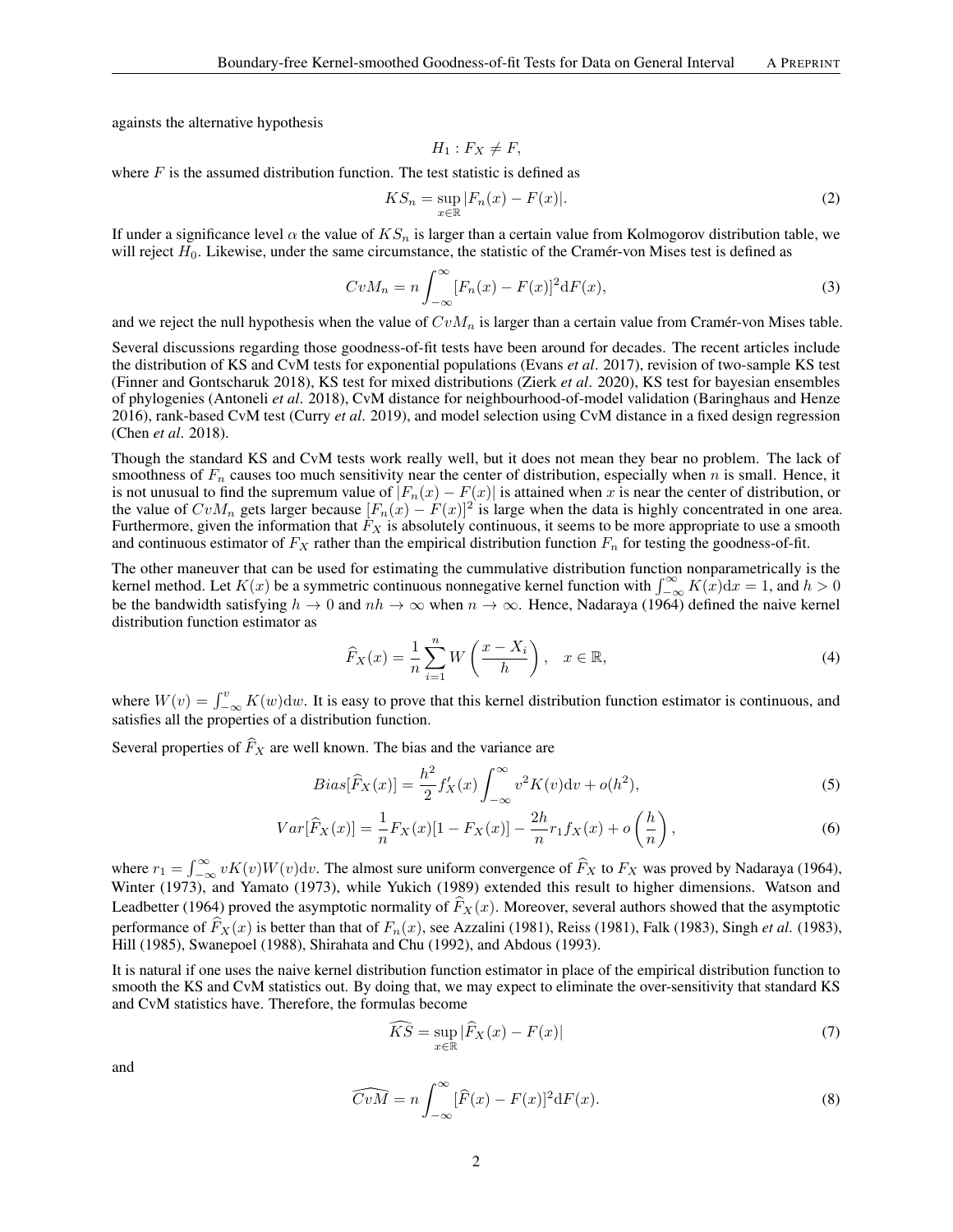Omelka *et al*. (2009) proved that under the null hypothesis, the distribution of the statistics converge to the same distributions as the standard KS and CvM.

Though both tests are versatile in most settings, but when the support of the data is strictly smaller than the entire real line, the naive kernel distribution function estimator suffers the so called boundary problem. This problem happens because the estimator still puts some weights outside the support  $\Omega$ . Even though in some cases (e.g.  $f_X(0) = 0$ when 0 is the boundary point) the boundary effects of  $\widehat{F}_X(x)$  is not as severe as in the kernel density estimator, but the problem still occurs. It is because the value of  $\widehat{F}_X(x)$  is still larger than 0 (or less than 1) at the boundary points. This phenomena cause large value of  $|\widehat{F}_X(x) - F(x)|$  in the boundary regions, and then  $\widehat{KS}$  and  $\widehat{CvM}$  tend to be larger than they are supposed to be, leading to the rejection of  $H_0$  even though  $H_0$  is right. To mak will illustrate how this problem enlarges type-2 error by accepting the null hypothesis when it is wrong.

Some articles have suggested methods to solve the boundary bias problem in the density estimation, such as data reflection by Schuster (1985); simple nonnegative boundary correction by Jones and Foster (1996); boundary kernels by Müller (1991), Müller (1993), and Müller and Wang (1994); generating pseudo data by Cowling and Hall (1996); and hybrid method by Hall and Wehrly (1991). Even though only few literature discusses how to extend previous ideas for solving the problem in the distribution function estimation, but it is reasonable to assume those methods are applicable for such case.

In this article we will try another idea to remove the boundary effects, which is utilizing bijective mappings. How we remove the boundary effects from the naive kernel distribution function estimator will be discussed in section 2, and how to modify the goodness-of-fit tests with those idea will be explained in section 3. Some numerical studies are discussed in section 4, and the proofs of our theorems can be found in the appendices.

# 2 Boundary-free kernel distribution function estimator

In this section, we will explain how to use bijective transformations to solve the boundary problem in kernel distribution function estimation. It is obvious that if we can find an appropiate function q that maps  $\mathbb R$  to  $\Omega$  bijectively, we will not put any weight outside the support. Hence, instead of using  $X_1, X_2, ..., X_n$ , we will apply the kernel method for  $g^{-1}(X_1), g^{-1}(X_2), ..., g^{-1}(X_n)$ . To make sure our idea is mathematically applicable, we need to impose some conditions before moving on to our main focus. The conditions we took are:

- **C1.** the kernel function  $K(v)$  is nonnegative, continuous, and symmetric at  $v = 0$
- **C2**. the integral  $\int_{-\infty}^{\infty} v^2 K(v) dv$  is finite and  $\int_{-\infty}^{\infty} K(v) dv = 1$
- **C3**. the bandwidth  $h > 0$  satisfies  $h \to 0$  and  $nh \to \infty$  when  $n \to \infty$
- **C4.** the increasing function g transforms R onto  $\Omega$
- C5. the density  $f_X$  and the function g are twice differentiable

The conditions C1-C3 are standard conditions for kernel method. Albeit it is sufficient for  $q$  to be a bijective function, but the increasing property in C4 makes the proofs of our theorems simpler. The last condition is needed to derive the biases and the variances formula.

Under those conditions, we define the boundary-free kernel distribution function estimator as

$$
\widetilde{F}_X(x) = \frac{1}{n} \sum_{i=1}^n W\left(\frac{g^{-1}(x) - g^{-1}(X_i)}{h}\right), \quad x \in \Omega
$$
\n(9)

where  $h > 0$  is the bandwidth and g is an appropriate bijective function. As we can see,  $F_X(x)$  is basically just a result of simple subsitution of  $g^{-1}(x)$  and  $g^{-1}(X_i)$  to the formula of  $\widehat{F}_X(x)$ . Though it looks simple, but the argument behind this idea is due to the change-of-variable property of distribution function, which can another probability-related functions. Its bias and variance are given in the following theorem.

**Theorem 2.1** *Under the conditions C1-C5, the bias and the variance of*  $\widetilde{F}_X(x)$  *are* 

<span id="page-2-0"></span>
$$
Bias[\widetilde{F}_X(x)] = \frac{h^2}{2} c_1(x) \int_{-\infty}^{\infty} v^2 K(v) \mathrm{d}v + o(h^2),\tag{10}
$$

$$
Var[\widetilde{F}_X(x)] = \frac{1}{n} F_X(x)[1 - F_X(x)] - \frac{2h}{n} g'(g^{-1}(x)) f_X(x) r_1 + o\left(\frac{h}{n}\right),\tag{11}
$$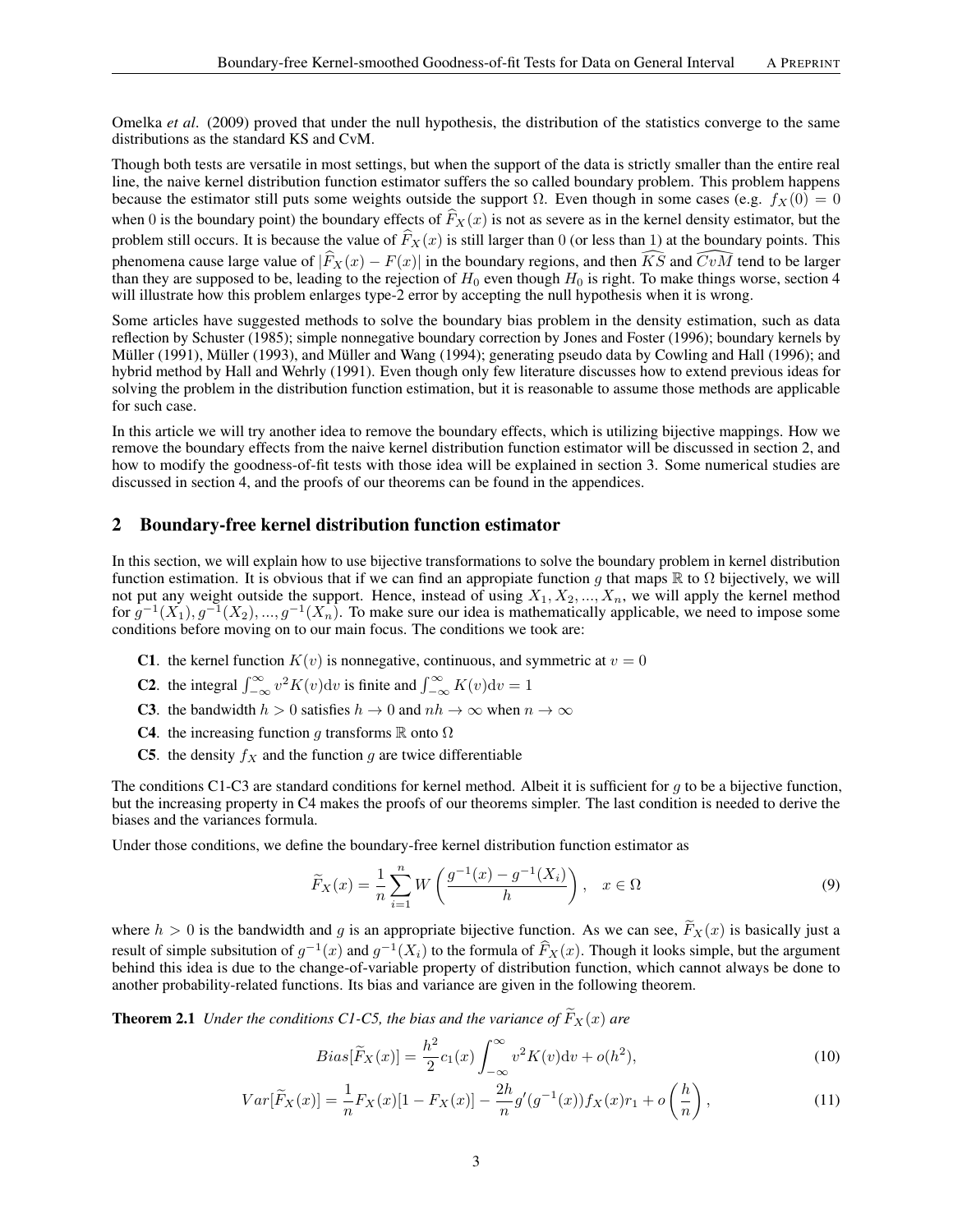*where*

$$
c_1(x) = g''(g^{-1}(x))f_X(x) + [g'(g^{-1}(x))]^2 f'_X(x).
$$
\n(12)

**Remark 2.2** It is easy to prove that  $r_1$  is a positive number. Then, since g is an increasing function, the variance of our *proposed estimator will be smaller than*  $Var[\hat{F}_X(x)]$  when  $g'(g^{-1}(x)) \geq 1$ . On the other hand, though it is difficult to *conclude in general case, if we carefully take the mapping* g*, the bias of our proposed method is much faster to converge*  $\mathcal{L}$  to 0 *than*  $Bias[\widehat{F}_X(x)]$ *. For example, when*  $\Omega = \mathbb{R}^+$  *and we choose*  $g(x) = e^x$ *, in the boundary region when*  $x \to 0$ *the bias will converge to* 0 *faster and*  $Var[\widetilde{F}_X(x)] < Var[\widehat{F}_X(x)]$ .

<span id="page-3-0"></span>Similar to most of kernel type estimators, our proposed estimator attains asymptotic normality, as stated in the following theorem.

Theorem 2.3 *Under the condition C1-C5, the limiting distribution*

$$
\frac{F_X(x) - F_X(x)}{\sqrt{Var[\widetilde{F}_X(x)]}} \to_D N(0, 1)
$$
\n(13)

*holds.*

Furthermore, we also establish strong consistency of the proposed method.

Theorem 2.4 *Under the condition C1-C5, the consistency*

<span id="page-3-2"></span><span id="page-3-1"></span>
$$
\sup_{x \in \Omega} |\widetilde{F}_X(x) - F_X(x)| \to_{a.s.} 0
$$
\n(14)

*holds.*

Even though it is not exactly related to our main topic of goodness-of-fit tests, but it is worth to add that from  $\tilde{F}_X$  we can derive another kernel-type estimator. It is clear that the density function  $f_X$  is equal to  $F'_X$ , then we can define a boundary-free kernel density estimator as  $\tilde{f}_X = \frac{d}{dx} \tilde{F}_X$ , which is

$$
\widetilde{f}_X(x) = \frac{1}{nhg'(g^{-1}(x))} \sum_{i=1}^n K\left(\frac{g^{-1}(x) - g^{-1}(X_i)}{h}\right), \quad x \in \Omega.
$$
\n(15)

As  $\tilde{F}_X$  eliminates boundary bias problem, this new estimator  $\tilde{f}_X$  does the same thing and can be a good competitor for another boundary bias reduction kernel density estimators. The bias and the variance of its are as follow.

**Theorem 2.5** Under the condition C1-C5, also if  $g'''$  exists and  $f''_X$  is continuous, then the bias and the variance of  $f_X(x)$  *are* 

$$
Bias[\widetilde{f}_X(x)] = \frac{h^2 c_2(x)}{2g'(g^{-1}(x))} \int_{-\infty}^{\infty} v^2 K(v) \mathrm{d}v + o(h^2)
$$
 (16)

$$
Var[\widetilde{f}_X(x)] = \frac{f_X(x)}{nhg'(g^{-1}(x))} \int_{-\infty}^{\infty} K^2(v)dv + o\left(\frac{1}{nh}\right),\tag{17}
$$

*where*

$$
c_2(x) = g'''(g^{-1}(x))f_X(x) + 3g''(g^{-1}(x))g'(g^{-1}(x))f'_X(x) + [g'(g^{-1}(x))]^3f''_X(x).
$$
 (18)

### 3 Boundary-free kernel-smoothed KS and CvM tests

As we discussed before, the problem of the standard KS and CvM statistics is in the over-sensitivity near the center of distribution, because of the lack of smoothness of the empirical distribution function. Since the area around the center of distribution has the highest probability density, most of the realizations of the sample are there. As a result,  $F_n(x)$ jumps a lot in those area, and it causes some unstability of estimation especially when  $n$  is small. Conversely, though smoothing  $KS_n$  and  $CvM_n$  out using kernel distribution function can eliminate the oversensitivity near the center, the value of KS and  $Cv\overline{M}$  become larger than it should be when the data we are dealing with is supported on an interval smaller than the entire real line. This phenomenon is caused by the boundary problem.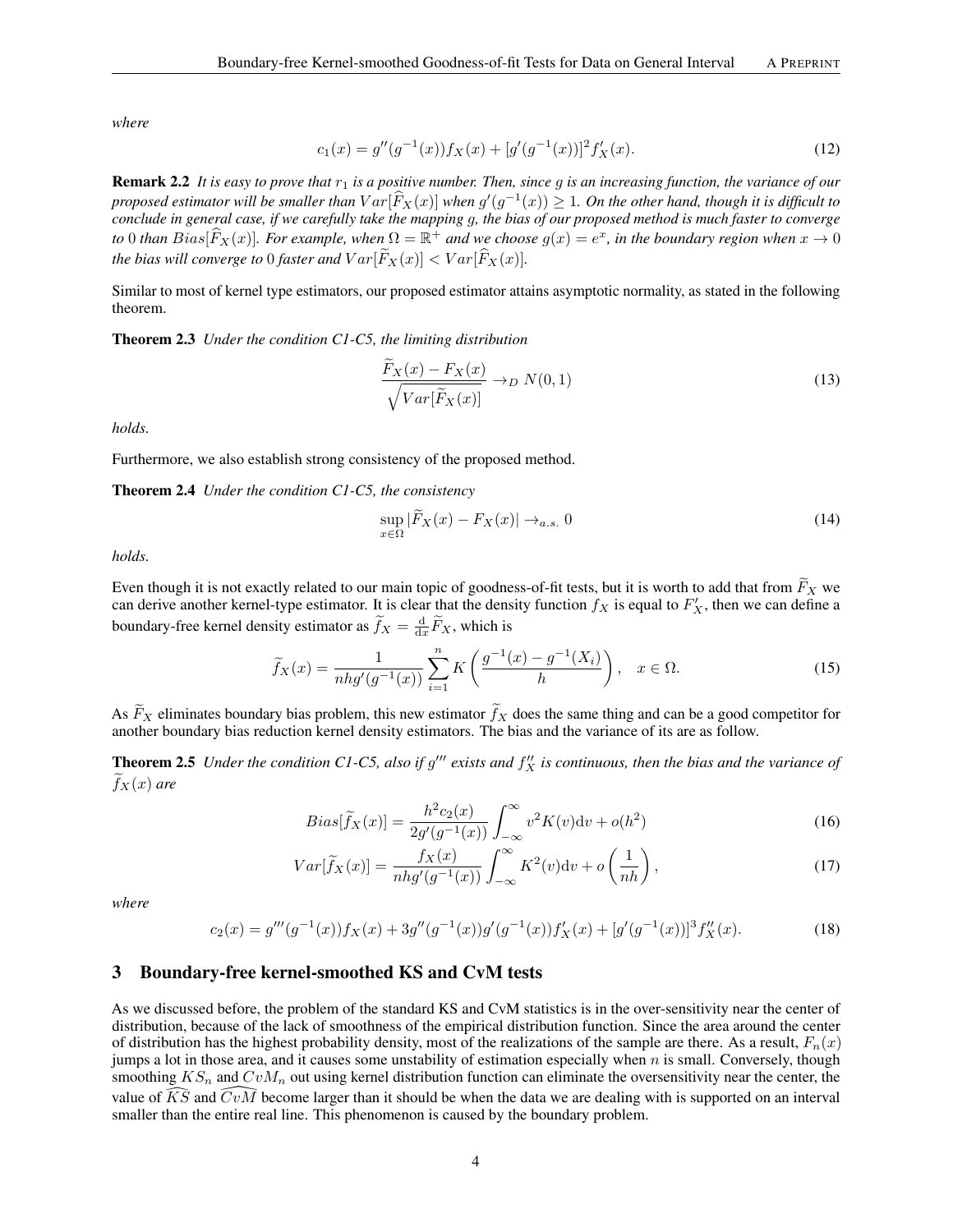Therefore, the clear solution to overcome the problems of standard and naive kernel goodness-of-fit tests together is to keep the smoothness of  $\hat{F}_X$  and to get rid of the boundary problem simulateously. One of the idea is by utilizing the boundary-free kernel distribution function estimator in section 2. Therefore, we propose boundary-free kernel-smoothed Kolmogorov-Smirnov statistic as

$$
\widetilde{KS} = \sup_{x \in \mathbb{R}} |\widetilde{F}_X(x) - F(x)| \tag{19}
$$

and boundary-free kernel-smoothed Cramér-von Mises statistic as

$$
\widetilde{CvM} = n \int_{-\infty}^{\infty} [\widetilde{F}_X(x) - F(x)]^2 dF(x), \qquad (20)
$$

where  $\widetilde{F}_X$  is our proposed estimator with a suitable function g.

Remark 3.1 *Although the supremum and the integral are evaluated througout the entire real line, but we can just compute them over*  $\Omega$ *, as on the outside of the support we have*  $F_X(x) = F_X(x)$ *.* 

Although the formulas seem similar, one might expect both proposed tests are totally different with the standard KS and CvM tests. However, these two following theorems explain that the standard ones and our proposed methods turn out to be equivalent in the sense of distribution.

**Theorem 3.2** *Let*  $F_X$  *and*  $F$  *be distribution functions on set*  $\Omega$ *. If*  $KS_n$  *and*  $\widetilde{KS}$  *are the standard and the proposed Kolmogorov-Smirnov statistics, respectively, then under the null hypothesis*  $F_X = F$ ,

<span id="page-4-0"></span>
$$
|KS_n - \widetilde{KS}| \to_p 0. \tag{21}
$$

<span id="page-4-1"></span>**Theorem 3.3** Let  $F_X$  and F be distribution functions on set  $\Omega$ . If  $CvM_n$  and  $\overline{CvM}$  are the standard and the proposed *Cramér-von Mises statistics, respectively, then under the null hypothesis*  $F_X = F$ ,

$$
|CuM_n - \widetilde{CuM}| \to_p 0. \tag{22}
$$

Those equivalencies allow us to use the same distribution tables of the standard goodness-of-fit tests for our new statistics. It means, with the same significance level  $\alpha$ , the critical values are same.

### 4 Numerical studies

We will show the results of our numerical studies in this section. The studies consist of two parts, the simulations of the proposed estimators  $\widetilde{F}_X$  and  $\widetilde{f}_X$ , and then the results of the new goodness-of-fit tests  $\widetilde{KS}$  and  $\widetilde{CvM}$ .

### 4.1 boundary-free kernel DF and PDF estimations results

For the simulation to show the performances of the new distribution function estimator, we calculated the average integrated squared error (AISE) and repeated them 1000 times for each case. We compared the naive kernel distribution function estimator  $\widehat{F}_X$  and our proposed estimator  $\widetilde{F}_X$ . In the case of the proposed method, we chose two mappings  $g^{-1}$ for each case. When  $\Omega = \mathbb{R}^+$ , we used the logarithm function  $\log(x)$  and a composite of two functions  $\Phi^{-1} \circ \gamma$ , where  $\gamma(x) = 1 - e^x$ . However, if  $\Omega = [0, 1]$ , we utilized probit and logit functions. With size 50, the generated samples were drawn from gamma  $Gamma(2, 2)$ , weibull  $Weibull(2, 2)$ , standard log-normal log  $N(0, 1)$ , absolute-normal abs.  $N(0, 1)$ , standard uniform  $U(0, 1)$ , and beta distributions with three different sets of parameters (Beta(1,3),  $Beta(2, 2)$ , and  $Beta(3, 1)$ ). The kernel function we used here is the Gaussian Kernel and the bandwidths were chosen by cross-validation technique. We actually did the same simulation study using the Epanechnikov Kernel, but the results are quite similar. Graphs of some chosen cases are shown as well in Figure 1.

As we can see in Table 1, our proposed estimator outperformed the naive kernel distribution function. Though the differences are not so big in the cases of gamma, weibull, and the log-normal distributions, but the gaps are glaring in the absolute-normal case or when the support of the distributions is the unit interval. The cause of this phenomena might be seen in Figure 1.

Albeit the shapes of  $F_{\log}$  and  $F_{\Phi^{-1} \circ \gamma}$  are more similar to the theoretical distribution in Figure 1(a), but we have to admit that the shape of  $\widehat{F}_X$  is not so much different with the rests. However in Figure 1(b), (c), and (d), it is obvious that the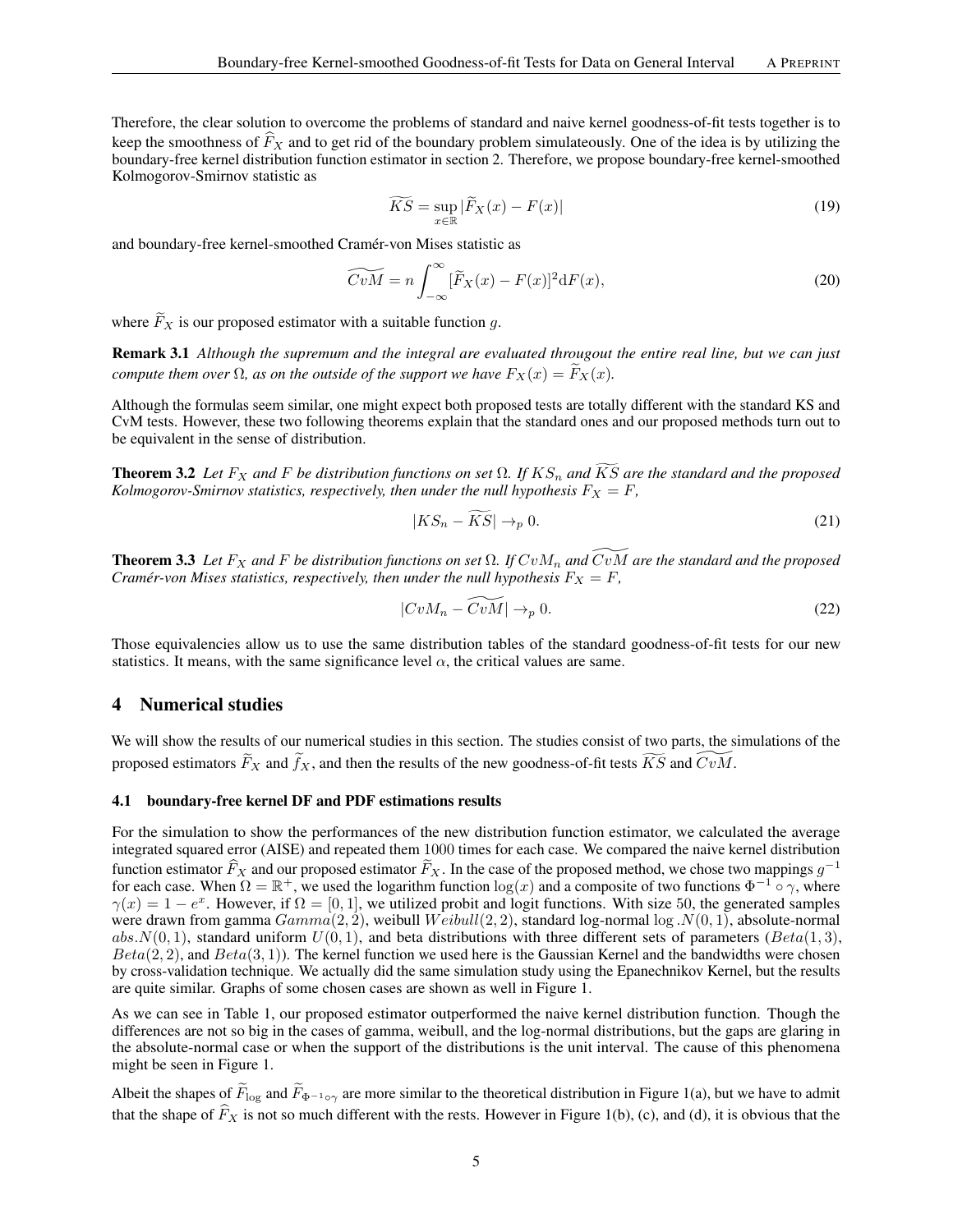| <b>Distributions</b> | $F_X$ | $F_{\log}$ | $F_{\Phi^{-1}\circ\gamma}$ | $F_{probit}$ | $F_{logit}$ |
|----------------------|-------|------------|----------------------------|--------------|-------------|
| Gamma(2,2)           | 2469  | 2253       | 2181                       |              |             |
| Weibull(2,2)         | 2224  | 1003       | 1350                       |              |             |
| log.N(0,1)           | 1784  | 1264       | 1254                       |              |             |
| abs.N(0,1)           | 2517  | 544        | 727                        |              |             |
| U(0,1)               | 5074  |            |                            | 246          | 248         |
| Beta(1,3)            | 7810  |            |                            | 170          | 172         |
| Beta(2,2)            | 6746  |            |                            | 185          | 188         |
| Beta(3,1)            | 7801  |            |                            | 154          | 156         |
|                      |       |            |                            |              |             |

Table 1: AISE ( $\times 10^5$ ) comparison of DF estimators



Figure 1: Graphs comparisons of  $F_X(x)$ ,  $\hat{F}_X(x)$ , and  $\tilde{F}_X(x)$  for several distributions, with sample size  $n = 50$ .

naive kernel distribution function is too far-off the mark, particularly in the case of  $\Omega = [0, 1]$ . As the absolute-normal, uniform, and beta distributions have quite high probability density near the boundary point  $x = 0$  (also  $x = 1$  for unit interval case), the naive kernel estimator spreads this "high density information" around the boundary regions. However, since  $\widehat{F}_X$  cannot detect the boundaries, it puts this "high density information" outside the support as well. This is not happening too severely in the case of Figure 1(a) because the probability density near  $x = 0$  is fairly low. Hence, although the value of  $\widehat{F}_X(x)$  might be still positive when  $x \approx 0^-$ , but it is not so far from 0 and vanishes quickly

Remark 4.1 *Figure 1(c) and (d) also gave a red-alert if we try to use the naive kernel distribution function in place* of empirical distribution for goodness-of-fit tests. As the shapes of  $F_X$  in Figure 1(c) and (d) resemble the normal<br>distribution function a lot, if we test  $H_0: X \sim N(\mu, \sigma^2)$ , we will find the tests may not reject the n *shall cause the increment of type-2 error.*

**Remark 4.2** It is worth to note that in Table 1, even though  $\widetilde{F}_{probit}$  performed better, but its differences are too little to *claim that it outperformed*  $F_{logit}$ . From here we can conclude that probit and logit functions work pretty much the same *for*  $F_X$ .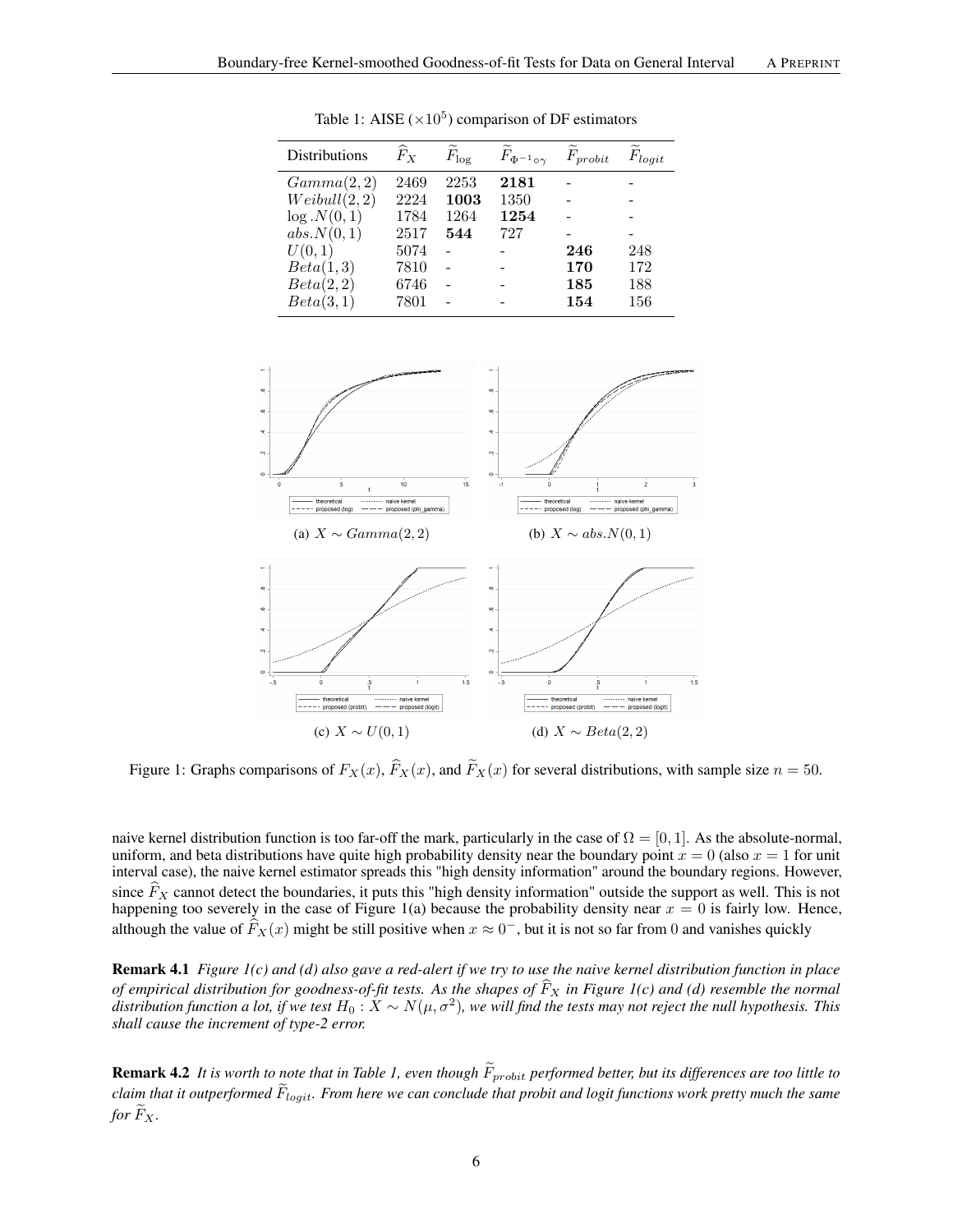| $f_X$  | $f_{\log}$ | $f_{\Phi^{-1}\circ\gamma}$ | $f_{probit}$ | $f_{logit}$ |
|--------|------------|----------------------------|--------------|-------------|
| 925    | 744        | 624                        |              |             |
| 6616   | 3799       | 3986                       |              |             |
| 7416   | 3569       | 2638                       |              |             |
| 48005  | 34496      | 14563                      |              |             |
| 36945  |            |                            | 14235        | 21325       |
| 109991 |            |                            | 18199        | 28179       |
| 52525  |            |                            | 5514         | 6052        |
| 109999 |            |                            | 17353        | 28935       |
|        |            |                            |              |             |

Table 2: AISE ( $\times$ 10<sup>5</sup>) comparison of density estimators



Figure 2: Graphs comparisons of  $f_X(x)$ ,  $\hat{f}_X(x)$ , and  $\tilde{f}_X(x)$  for several distributions, with sample size  $n = 50$ .

Since we introduced  $\hat{f}_X$  as a new boundary-free kernel density estimator, we also provide some illustrations of its performances in this subsection. Under the same settings as in the simulation study of the distribution function case, we can see the results of its simulation in Table 2 and Figure 2.

From AISE point of view, once again our proposed estimator outperformed the naive kernel one, and huge gaps happened as well when the support of the distribution is the unit interval. We may take some interests in Figure  $2(b)$ , (c), and (d), as the graphs of  $\overline{F}_X$  are too different with the theoretical ones, and more similar to the gaussian bell shapes instead. This situation resonates with our claim in Remark 4.1.

### 4.2 boundary-free kernel-type KS and CvM tests simulations

We provide the results of our simulation studies regarding the new Kolmogorov-Smirnov and Cramér-von Mises tests in this part. As a measure of comparison, we calculated the percentage of rejecting several null hypothesis when the samples were drawn from certain distributions. When the actual distribution and the null hypothesis are same, we expect the percentage should be close to  $100\alpha\%$  (significance level in percent). However, if the real distribution does not match the  $H_0$ , we hope to see the percentage is as large as possible. To illustrate how the behaviours of the statistics change, we generated a sequential numbers of sample sizes, started from 10 until 100, with 1000 repetitions for each case. We chose level of significance  $\alpha = 0.01$ , and we compared the standard KS and CvM tests with our proposed tests.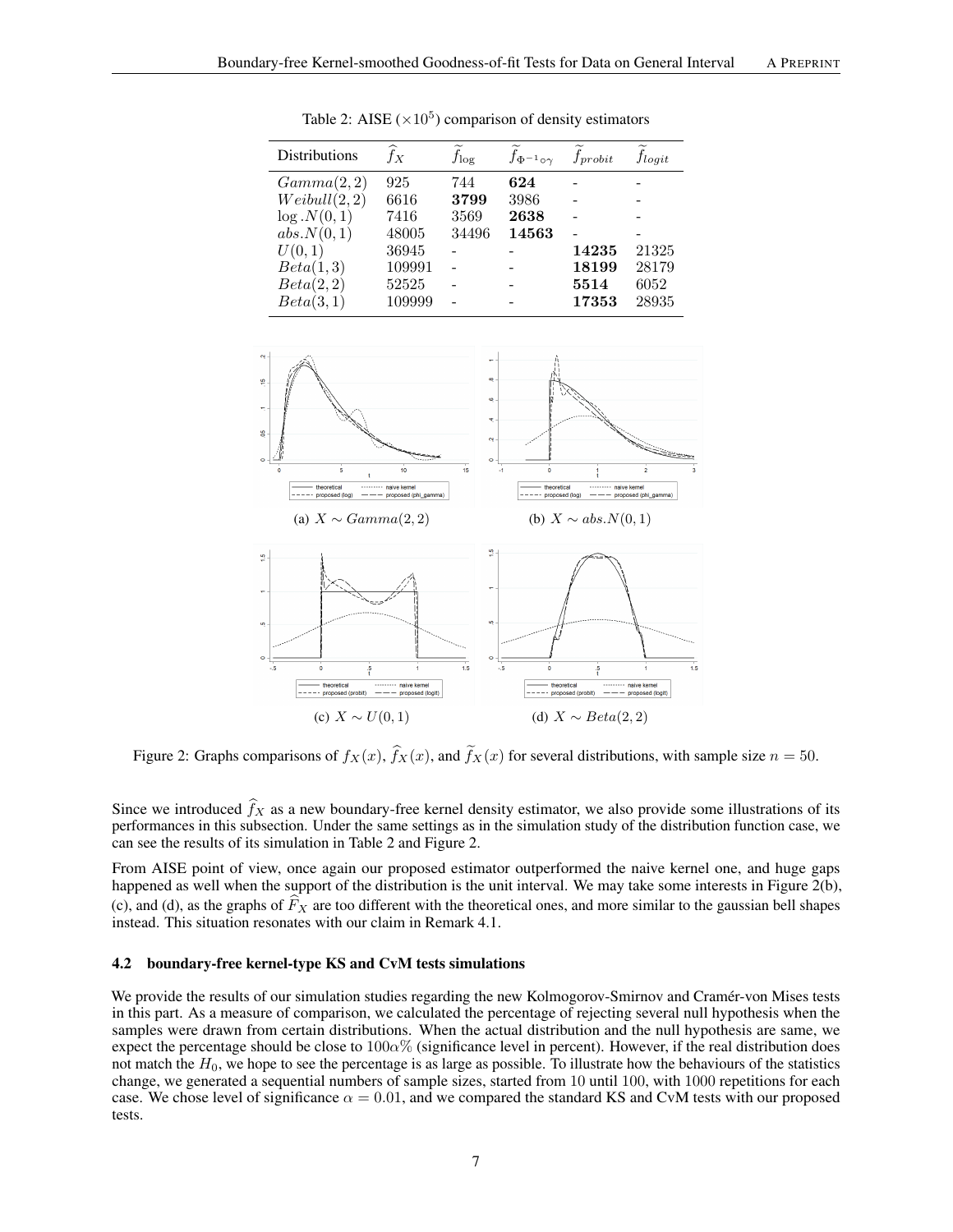

Figure 3: Simulated percentage (%) of rejecting null hypothesis when the samples were drawn from  $Weibull(2, 2)$ .

From Figure 3, we see that the modified KS and CvM tests outperformed the standard ones, especially the proposed KS test with logarithm as the bijective transformation. From Figure 3(a), (c), and (d), KS test with log function has the highest percentage of rejecting  $H_0$  even when the sample sizes were still 10. However, even though the new CvM test with logarithmic function was always the second highest in the beginning,  $CvM_{\text{log}}$  was also the first one that reached 100%. On the other hand, based on Figure 3(b) we can say all statistical tests (standard and proposed) were having similar stable behaviours, as their numbers were still in the interval  $0.5\% - 2\%$ . However at this time,  $CvM_{\text{log}}$ performed slightly better than the others, because its numbers in general were the closest to 1%.

Similar things happened when we drew the samples from the standard log-normal distribution, which our proposed methods outperformed the standard ones. However this time, the modified KS test with  $g^{-1} = \log$  always gave the best results. Yet, we may take some notes from Figure 4. First, although when  $n = 10$  all the percentages were far from 1% in Figure 4(c), but after  $n = 20$  every tests went stable inside  $0.5\% - 2\%$  interval. Second, as seen in Figure 4(d), it seems difficult to reject  $H_0: abs.N(0, 1)$  when the actual distribution is log  $.N(0, 1)$ , even  $KS<sub>log</sub>$  could only reach 100% rejection after  $n = 80$ . While, on the other hand, it was quite easy to reject  $H_0$ :  $Gamma(2, 2)$  as most of the tests already reached 100% rejection when  $n = 20$  (similar to Figure 3(a)).

Something more extreme happened in Figure 5, as all of the tests could reach 100% rejection rate since  $n = 30$ , even since  $n = 10$  in Figure 5(d). Though seems strange, the cause of this phenomenon is obvious. The shape of the distribution function of  $Beta(1, 3)$  is so different with other three distributions in this study, especially with  $Beta(3, 1)$ . Hence, even with small sample size, the tests could reject the false null hypothesis. However, we still are able to claim that our proposed tests worked better than the standard goodness-of-fit tests, because before all the tests reached 100% point, the standard KS and CvM tests had the lowest percentages.

From this numerical studies, we can conclude that both the standard and the proposed KS and CvM tests will give the same result when the sample size is large. However, if the sample size is small, our proposed methods will give better and more reliable results.

# 5 Conclusion

This article has proposed new boundary-free kernel-smoothed Kolmogorov-Smirnov and Cramér-von Mises tests when the data is supported on a proper subset of the real line. First we constructed a new boundary-free estimator of the distribution function using bijective transformations (we also intriduced a new boundary-free density estimator). After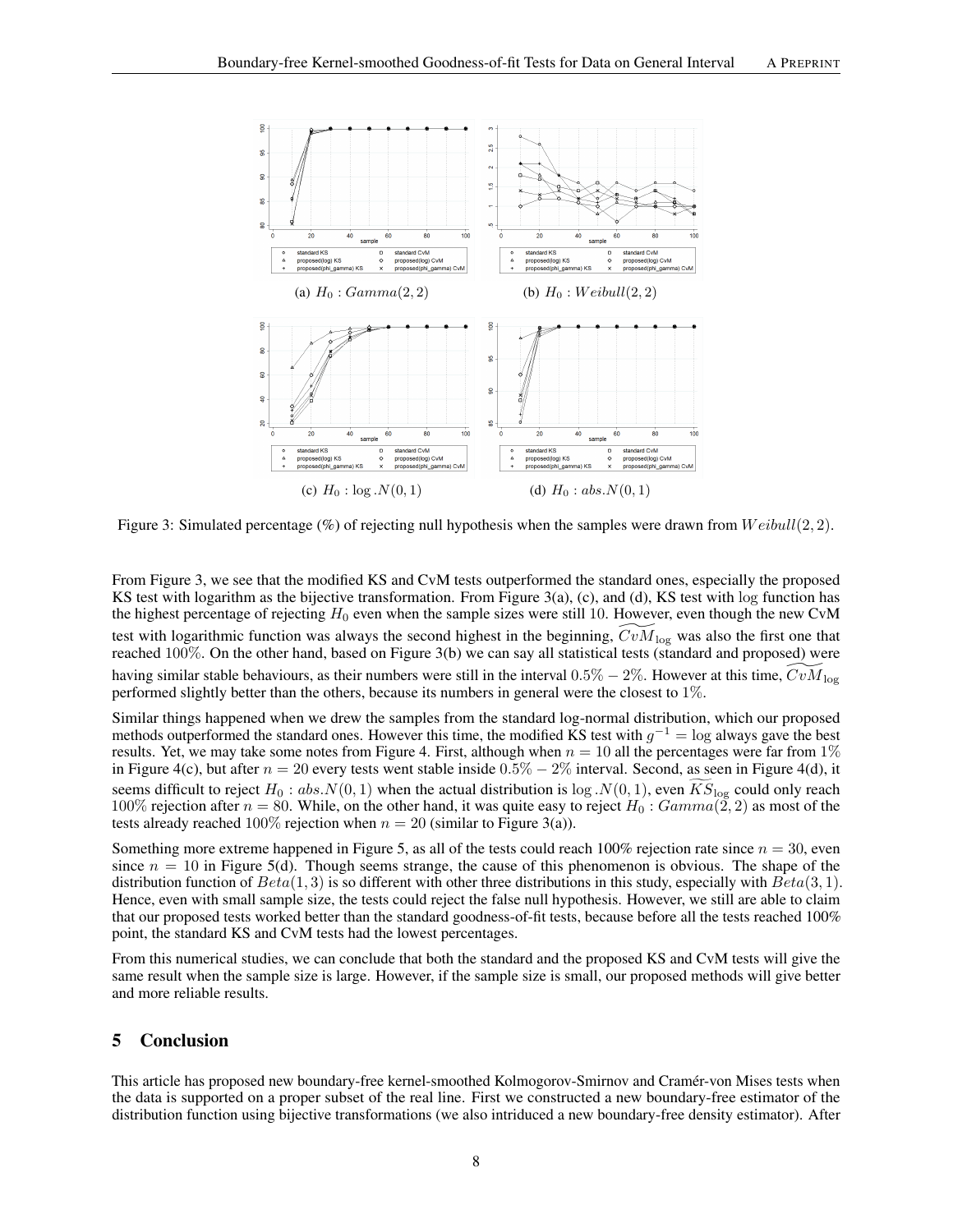

Figure 4: Simulated percentage (%) of rejecting null hypothesis when the samples were drawn from  $\log N(0, 1)$ .



Figure 5: Simulated percentage (%) of rejecting null hypothesis when the samples were drawn from  $Beta(1, 3)$ .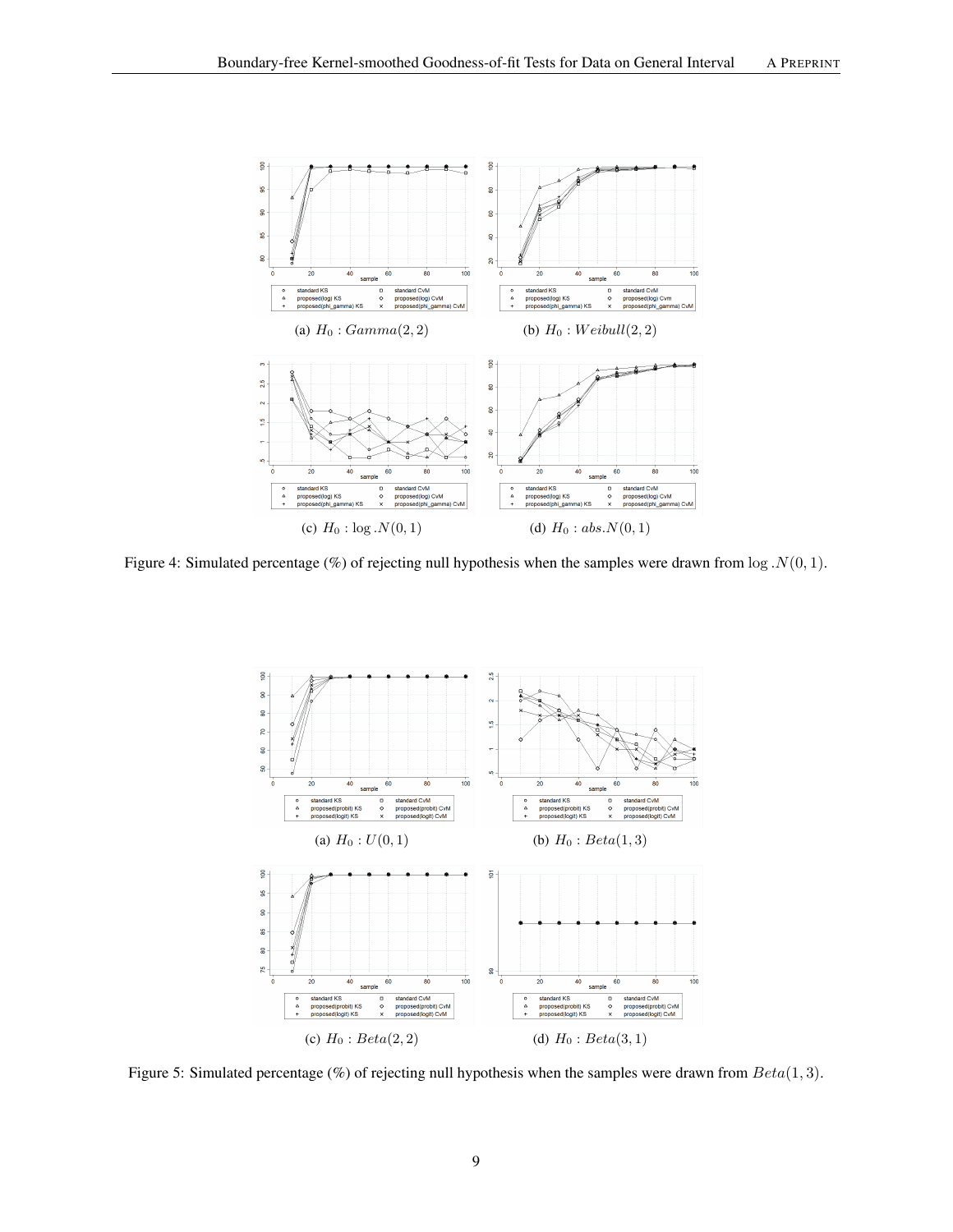deriving the formulas of the bias and the variance of the estimator, we defined the new goodness-of-fit tests. The properties of our proposed methods have been discovered and discussed. Moreover, the results of the numerical studies reveal superior performances of the proposed methods.

# Bibliography

Abdous, B. 1993. Note on the minimum mean integrated squared error of kernel estimates of a distribution function and its derivatives. *Communications in Statistics – Theory and Methods* 22: 603–609. doi: 10.1080/03610929308831040

Antoneli, F. *et al*. 2018. A Kolmogorov-Smirnov test for the molecular clock based on bayesian ensembles of phylogenies. *PLoS ONE* 13(1): e0190826. doi: 10.1371/journal.pone.0190826

Azzalini, A. 1981. A note on the estimation of a distribution function and quantiles by a kernel method. *Biometrika* 68: 326–328. doi: 10.2307/2335836

Baringhaus, L. and N. Henze. 2017. Cramér-von Mises distance: Probabilistic interpretation, confidence intervals, and neighbourhood-of-model validation. *Journal of Nonparametric Statistics* 29: 167–188. doi: 10.1080/10485252.2017.1285029

Chen, H., M. Döring, and U. Jensen. 2018. Test for model selection using Cramér-von Mises distance in a fixed design regression setting. *AStA Advances in Statistical Analysis* 102: 505–535. doi: 10.1007/s10182-017-0317-0

Cowling, A., and P. Hall. 1996. On pseudodata methods for removing boundary effects in kernel density estimation. *Journal of the Royal Statistical Society B* 58: 551–563. doi: 10.2307/2345893

Curry, J., X. Dang, and H. Sang. 2019. A rank-based Cramér-von-Mises-type test for two samples. *Brazilian Journal of Probability and Statistics* 33(3): 425–454. doi: 10.1214/18-BJPS396

Evans. D. L., J. H. Drew, and L. M. Leemis. 2017. The distribution of the Kolmogorov-Smirnov, Cramer-von Mises, and Anderson-Darling test statistics for exponential populations with estimated parameters. *Computational Probability Applications* 247: 165–190. doi: 10.1007/978-3-319-43317-2\_13

Falk, M. 1983. Relative efficiency and deficiency of kernel type estimators of smooth distribution functions. *Statistica Neerlandica* 37: 73–83. doi: 10.1111/j.1467-9574.1983.tb00802.x

Finner, H., and V. Gontscharuk. 2018. Two-sample Kolmogorov-Smirnov-type tests revisited: Old and new tests in terms of local levels. *Annals of Statistics* 46(6A): 3014–3037. doi:10.1214/17-AOS1647

Hall, P., and T. E. Wehrly. 1991. A geometrical method for removing edge effects from kernel-type nonparametric regression estimators. *Journal of the American Statistical Association* 86: 665–672. doi: 10.1080/01621459.1991.10475092

Hill, P. D. 1985. Kernel estimation of a distribution function. *Communications in Statistics – Theory and Methods* 14: 605–620. doi: 10.1080/03610928508828937

Jones, M. C., and P. J. Foster. 1996. A simple nonnegative boundary correction method for kernel density estimation. *Statistica Sinica* 6: 1005–1013

Loeve, M (1963) *Probability Theory*. New Jersey: Van Nostrand-Reinhold.

Müller, H. G. 1991. Smooth optimum kernel estimators near endpoints. *Biometrika* 78: 521–530. doi: 10.1093/biomet/78.3.521

Müller, H. G. 1993. On the boundary kernel method for nonparametric curve estimation near endpoints. *Scandinavian Journal of Statistics* 20: 313–328

Müller, H. G., and J. L. Wang. 1994. Hazard rate estimation under random censoring with varying kernels and bandwidths. *Biometrics* 50: 61–76. doi: 10.2307/2533197

Nadaraya, E. A. 1964. Some new estimates for distribution functions. *Theory of Probability and Its Applications* 9: 497–500. doi: 10.1137/1109069

Omelka, M., I. Gijbels, and N. Veraverbeke. 2009. Improved kernel estimation of copulas: weak convergence and goodness-of-fit testing. *Annals of Statistics* 37: 3023–3058. doi: 10.1214/08-AOS666

Reiss, R. D. 1981. Nonparametric estimation of smooth distribution functions. *Scandinavian Journal of Statistics* 8(2): 116–119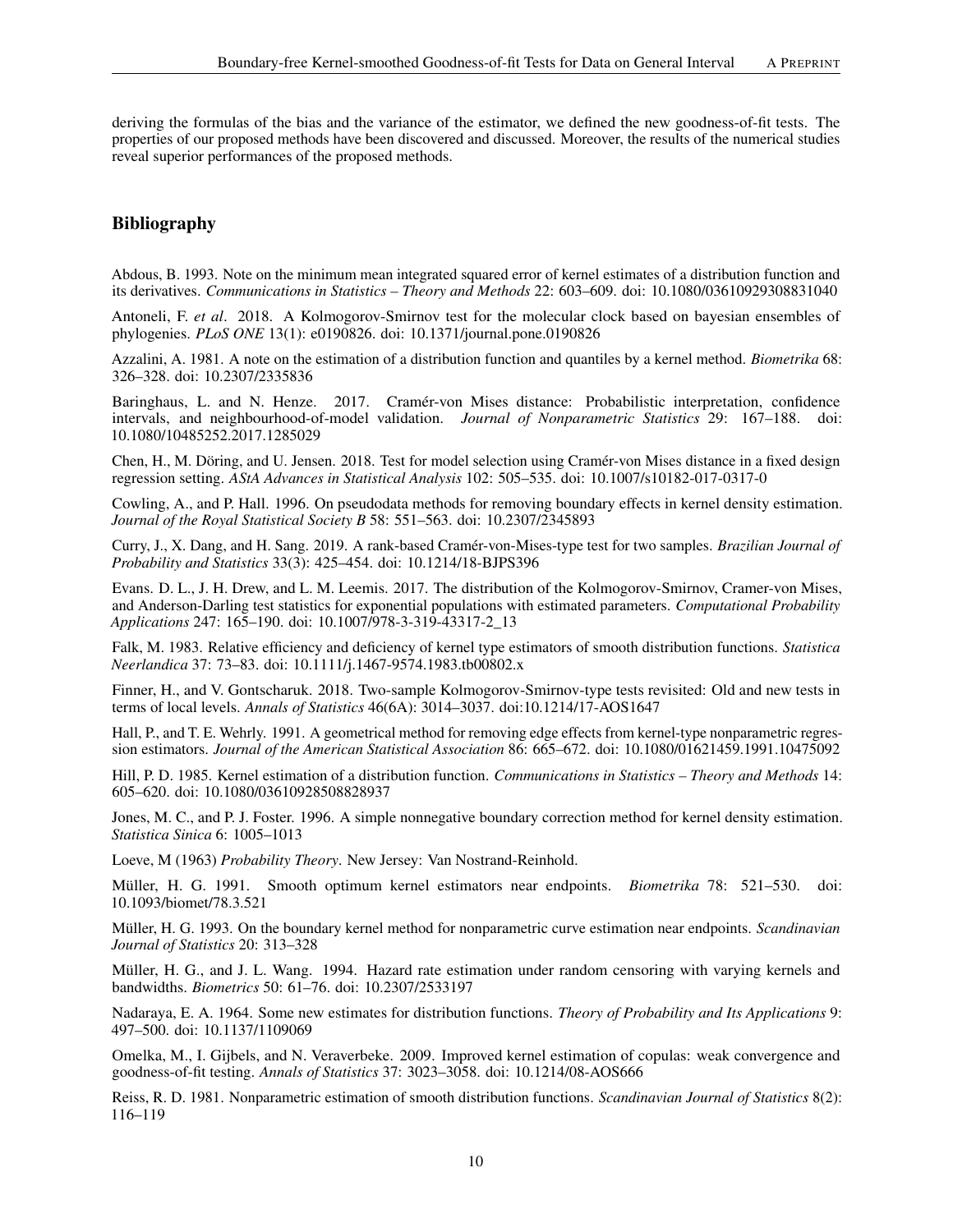Schuster, E. F. 1985. Incorporating support constraints into nonparametric estimators of densities. *Communication in Statistics – Theory and Methods* 14: 1123-–1136. doi: 10.1080/03610928508828965

Shirahata, S., and I. S. Chu. 1992. Integrated squared error of kernel type estimator of distribution function. *Annals of the Institute of Statistical Mathematics* 44: 579–591. doi: 10.1007/BF00050707

Singh, R. S., T. Gasser, and B. Prasad. 1983. Nonparametric estimates of distribution functions. *Communications in Statistics – Theory and Methods* 12: 2095–2108. doi: 10.1080/03610928308828593

Swanepoel, J. W. H. 1988. Mean integrated squared error properties and optimal kernels when estimating a distribution function. *Communications in Statistics – Theory and Methods* 17: 3785–3799. doi: 10.1080/03610928808829835

Watson, G. S., and M. R. Leadbetter. 1964. Hazard analysis 2. *Sankhyā: The Indian Journal of Statistics, Series A* 26: 101–106

Winter, B. B. 1973. Strong uniform consistency of integrals of density estimators. *Canadian Journal of Statistics* 1: 247–253. doi: 10.2307/3315003

Yamato, H. 1973. Uniform convergence of an estimator of a distribution function. *Bulletin of Mathematical Statistics* 15: 69–78

Yukich, J. E. 1989. A note on limit theorems for perturbed empirical processes. *Stochastic Process and Applications* 33: 163–173. doi: 10.1016/0304-4149(89)90073-2

Zierk, J. *et al*. 2020. Reference interval estimation from mixed distributions using truncation points and the Kolmogorov-Smirnov distance (kosmic). *Scientific Reports* 10: 1704. doi: 10.1038/s41598-020-58749-2

# Appendix

### proof of theorem [2.1](#page-2-0)

Utilizing the usual reasoning of *i.i.d.* random variables and the transformation property of expectation, with  $Y =$  $g^{-1}(X_1)$ , we have

$$
E[\widetilde{F}_X(x)] = \int_{-\infty}^{\infty} W\left(\frac{g^{-1}(x) - y}{h}\right) f_Y(y) dy
$$
  
\n
$$
= \frac{1}{h} \int_{-\infty}^{\infty} F_Y(y) K\left(\frac{g^{-1}(x) - y}{h}\right) dy
$$
  
\n
$$
= \int_{-\infty}^{\infty} F_Y(g^{-1}(x) - hv) K(v) dv
$$
  
\n
$$
= \int_{-\infty}^{\infty} \left[ F_Y(g^{-1}(x)) - hv f_Y(g^{-1}(x)) + \frac{h^2}{2} v^2 f'_Y(g^{-1}(x)) + o(h^2) \right] K(v) dv
$$
  
\n
$$
= F_X(x) + \frac{h^2}{2} c_1(x) \int_{-\infty}^{\infty} v^2 K(v) dv + o(h^2),
$$

and we obtained the  $Bias[\widetilde{F}_X(x)]$ . For the variance of  $\widetilde{F}_X(x)$ , we first calculate

$$
E\left[W^2\left(\frac{g^{-1}(x) - g^{-1}(X_1)}{h}\right)\right] = \frac{2}{h} \int_{-\infty}^{\infty} F_Y(y)W\left(\frac{g^{-1}(x) - y}{h}\right) K\left(\frac{g^{-1}(x) - y}{h}\right) dy
$$
  

$$
= 2 \int_{-\infty}^{\infty} [F_Y(g^{-1}(x)) - hvf_Y(g^{-1}(x)) + o(h)]W(v)K(v)dv
$$
  

$$
= F_X(x) - 2hg'(g^{-1}(x))f_X(x)r_1 + o(h),
$$

and we got the variance.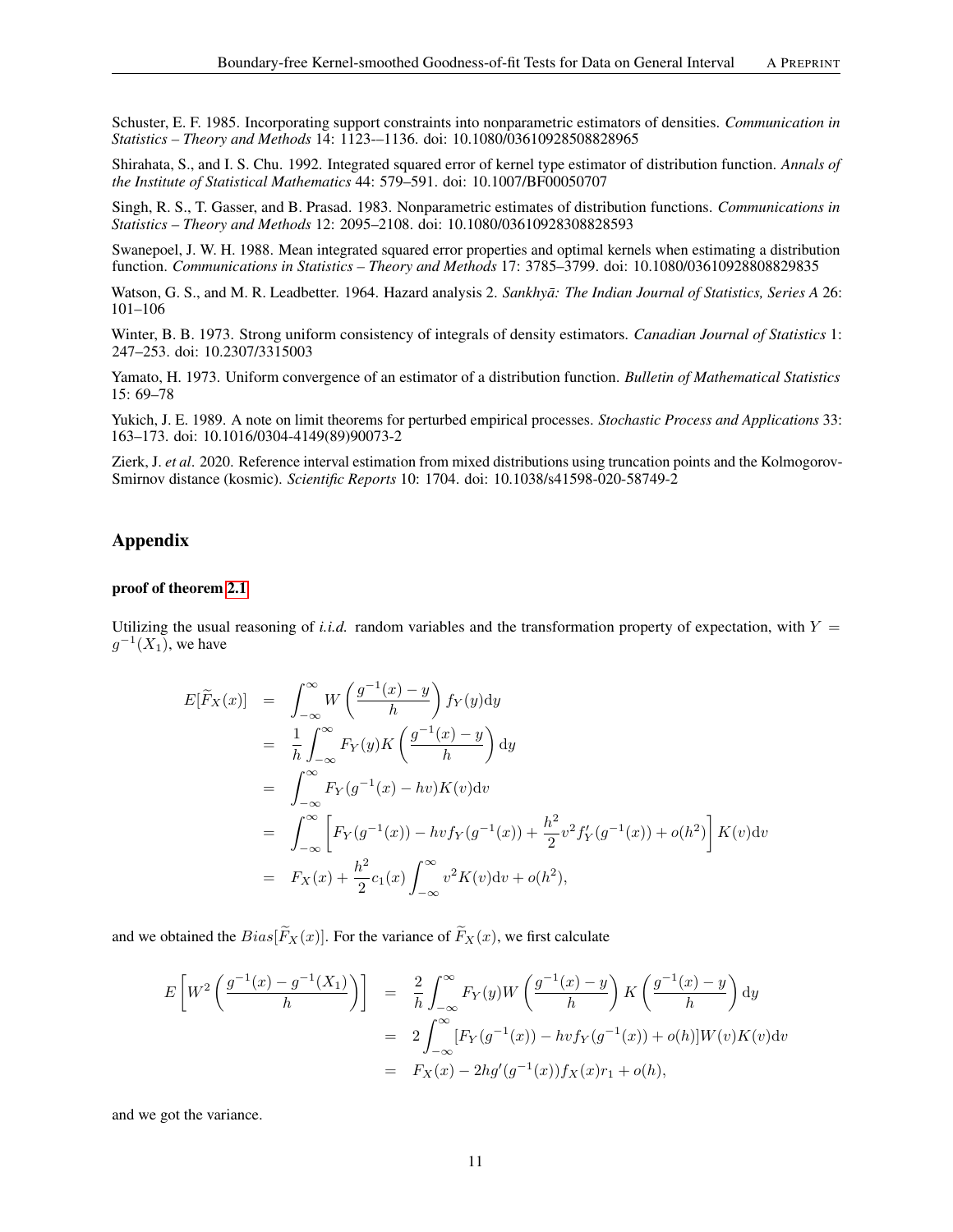### proof of theorem [2.3](#page-3-0)

For some  $\delta > 0$ , using Hölder and Cramér  $c_r$  inequalities, we have

$$
E\left[\left|W\left(\frac{g^{-1}(x) - g^{-1}(X_1)}{h}\right) - E\left\{W\left(\frac{g^{-1}(x) - g^{-1}(X_1)}{h}\right)\right\}\right|^{2+\delta}\right]
$$
  

$$
\leq 2^{2+\delta}E\left[\left|W\left(\frac{g^{-1}(x) - g^{-1}(X_1)}{h}\right)\right|^{2+\delta}\right].
$$

But, since  $0 \leq W(v) \leq 1$  for any  $v \in \mathbb{R}$ , then

$$
E\left[\left|W\left(\frac{g^{-1}(x)-g^{-1}(X_1)}{h}\right)-E\left\{W\left(\frac{g^{-1}(x)-g^{-1}(X_1)}{h}\right)\right\}\right|^{2+\delta}\right] \leq 2^{2+\delta} < \infty.
$$

Also, because  $Var\left[W\left(\frac{g^{-1}(x)-g^{-1}(X_1)}{h}\right)\right] = O(1)$ , we get

$$
\frac{E\left[\left|W\left(\frac{g^{-1}(x)-g^{-1}(X_1)}{h}\right)-E\left\{W\left(\frac{g^{-1}(x)-g^{-1}(X_1)}{h}\right)\right\}\right|^{2+\delta}\right]}{n^{\delta/2}\left[Var\left\{W\left(\frac{g^{-1}(x)-g^{-1}(X_1)}{h}\right)\right\}\right]^{1+\delta/2}}\to 0
$$

when  $n \to \infty$ . Hence, by Loeve (1963), and with the fact  $\widetilde{F}_X(x) \to_p F_X(x)$ , we can conclude its asymptotic normality.

#### proof of theorem [2.4](#page-3-1)

Let  $F_Y$  and  $\hat{F}_Y$  be the distribution function and the naive kernel distribution function estimator, respectively, of  $Y_1, Y_2, ..., Y_n$ , where  $Y_i = g^{-1}(X_i)$ . Since  $\widehat{F}_Y$  is a naive kernel distribution function, then Nadaraya (1964) guarantees that  $\sup_{y \in \mathbb{R}} |\widehat{F}_Y(y) - F_Y(y)| \to_{a.s.} 0$ , which implies that

$$
\sup_{x \in \Omega} |\widehat{F}_Y(g^{-1}(x)) - F_Y(g^{-1}(x))| \to_{a.s.} 0.
$$

However, because  $F_Y(g^{-1}(x)) = F_X(x)$ , and it is clear that  $\widehat{F}_Y(g^{-1}(x)) = \widetilde{F}_X(x)$ , then this theorem is proven.

# proof of theorem [2.5](#page-3-2)

Using the similar reasoning as in the proof of Theorem [2.1,](#page-2-0) we have

$$
E[\widehat{f}_X(x)] = \frac{1}{hg'(g^{-1}(x))} \int_{-\infty}^{\infty} K\left(\frac{g^{-1}(x) - y}{h}\right) f_Y(y) dy
$$
  
\n
$$
= \frac{1}{g'(g^{-1}(x))} \int_{-\infty}^{\infty} f_Y(g^{-1}(x) - hv) K(v) dv
$$
  
\n
$$
= \frac{f_Y(g^{-1}(x))}{g'(g^{-1}(x))} + \frac{h^2 f''_Y(g^{-1}(x))}{2g'(g^{-1}(x))} \int_{-\infty}^{\infty} v^2 K(v) dv + o(h^2),
$$

and we obtained the bias formula. For the variance, first we have to calculate

$$
\frac{1}{hg'(g^{-1}(x))} E\left[K^2\left(\frac{g^{-1}(x) - Y}{h}\right)\right] = \frac{1}{g'(g^{-1}(x))} \int_{-\infty}^{\infty} f_Y(g^{-1}(x) - hv) K^2(v) dv
$$

$$
= f_X(x) \int_{-\infty}^{\infty} K^2(v) dv + o(1),
$$

and the rests are easily done.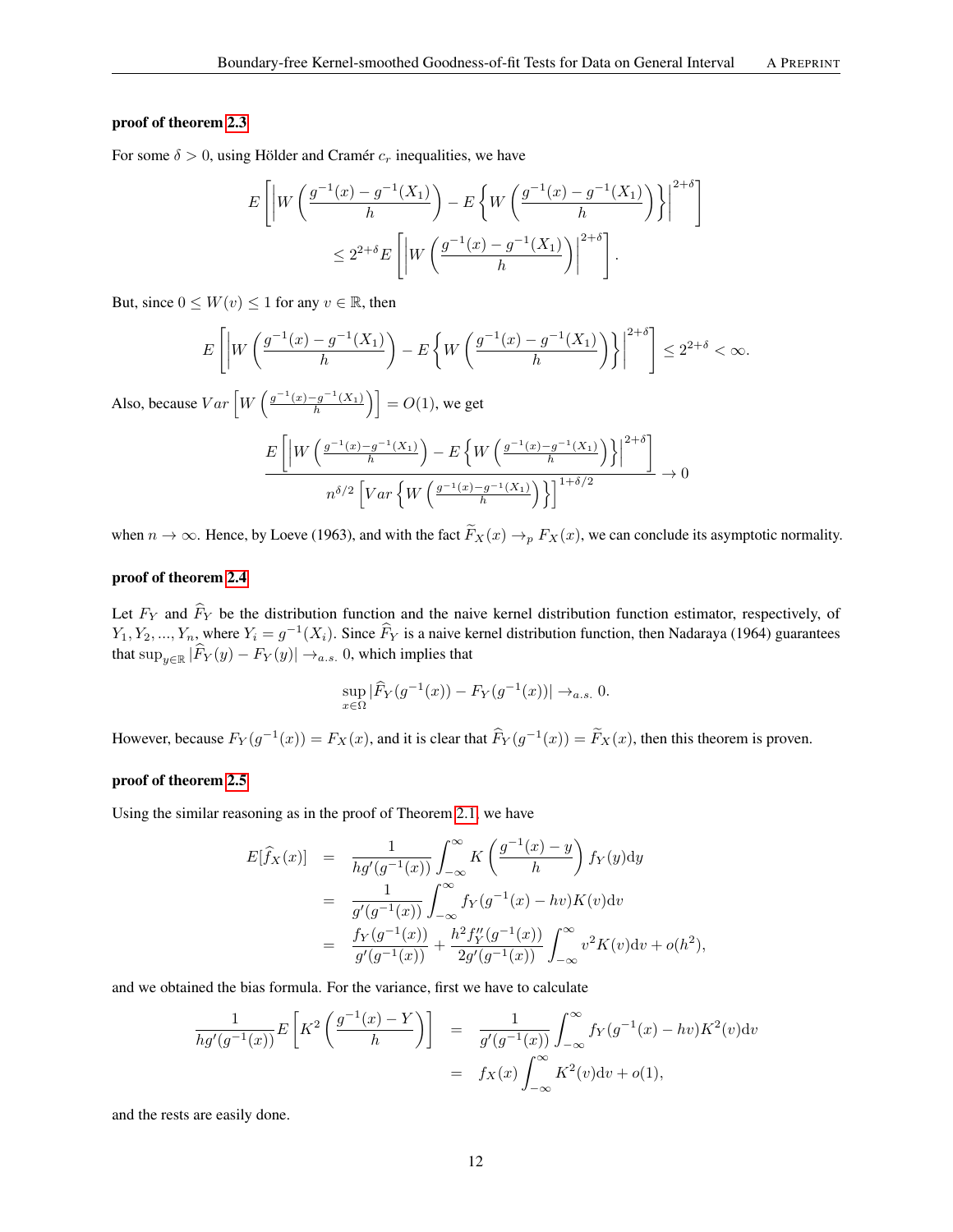### proof of theorem [3.2](#page-4-0)

First, we need to consider the following inequality

$$
\begin{array}{rcl} |KS_n - \widetilde{KS}| & = & \left| \sup_{v \in \Omega} |F_n(v) - F(v)| - \sup_{z \in \Omega} |\widetilde{F}_X(z) - F(z)| \right| \\ & \leq & \sup_{x \in \Omega} \left| |F_n(x) - F(x)| - |\widetilde{F}_X(x) - F(x)| \right| \\ & \leq & \sup_{x \in \Omega} |F_n(x) - F(x) - \widetilde{F}_X(x) + F(x)| \\ & = & \sup_{x \in \Omega} |\widetilde{F}_X(x) - F_n(x)|. \end{array}
$$

Now, let  $F_{n,Y}$  and  $\hat{F}_Y$  be the empirical distribution function and the naive kernel distribution function estimator, respectively, of  $Y_1, Y_2, ..., Y_n$ , where  $Y_i = g^{-1}(X_i)$ . Hence, Omelka *et al.* (2009) guarantees that  $\sup_{y \in \mathbb{R}} |\widehat{F}_Y(y) |F_{n,Y}(y)| = o_p(n^{-1/2})$ , which further implies that

$$
\sup_{x \in \Omega} |\widehat{F}_Y(g^{-1}(x)) - F_{n,Y}(g^{-1}(x))| \to_p 0
$$

with rate  $n^{-1/2}$ . But,  $\widehat{F}_Y(g^{-1}(x)) = \widetilde{F}_X(x)$  and  $F_{n,Y}(g^{-1}(x)) = F_n(x)$ , and the equivalency is proven.

# proof of theorem [3.3](#page-4-1)

In this proof, we assume the bandwidth  $h = o(n^{-1/4})$ . Let us define

$$
\Delta_n = n \int_{-\infty}^{\infty} [\widetilde{F}_X(x) - F(x)]^2 dF(x) - n \int_{-\infty}^{\infty} [F_n(x) - F(x)]^2 dF(x).
$$

Then, we have

$$
\Delta_n = n \int_{-\infty}^{\infty} \left[ \tilde{F}_X(x) - F(x) - F_n(x) + F(x) \right] \left[ \tilde{F}_X(x) - F(x) + F_n(x) - F(x) \right] dF(x)
$$
  
= 
$$
n \int_{-\infty}^{\infty} \frac{1}{n} \sum_{i=1}^n \left[ W_i^*(x) - I_i^*(x) \right] \frac{1}{n} \sum_{j=1}^n \left[ W_j^*(x) + I_j^*(x) \right] dF(x),
$$

where

$$
W_i^*(x) = W\left(\frac{g^{-1}(x) - g^{-1}(X_i)}{h}\right) - F(x) \text{ and } I_i^*(x) = I(X_i \le x) - F(x).
$$

Note that if  $i \neq j$ ,  $W_i(\cdot)$  and  $W_j(\cdot)$ , also  $I_i^*(\cdot)$  and  $I_j^*(\cdot)$ , are independent. It follows from the Chauchy-Schwarz Inequality that

$$
E(|\Delta_n|) \leq n \int_{-\infty}^{\infty} \sqrt{E\left[\left\{\frac{1}{n}\sum_{i=1}^n (W_i^*(x) - I_i^*(x))\right\}^2\right] E\left[\left\{\frac{1}{n}\sum_{j=1}^n (W_j^*(x) + I_j^*(x))\right\}^2\right]} dF(x).
$$

Let us define the bias

$$
b_n(x) = E\left[W\left(\frac{g^{-1}(x) - g^{-1}(X_i)}{h}\right)\right] - F(x) = O(h^2).
$$

Hence, it follows from the independence that

$$
E\left[\left\{\frac{1}{n}\sum_{i=1}^{n}(W_i^*(x) - I_i^*(x))\right\}^2\right] = E\left[\left\{\frac{1}{n}\sum_{i=1}^{n}(W_i^*(x) - b_n(x) - I_i^*(x))\right\}^2\right] + b_n^2(x)
$$
  

$$
= \frac{1}{n}E[\{W_1^*(x) - b_n(x) + I_1^*(x)\}^2] + b_n^2(x).
$$